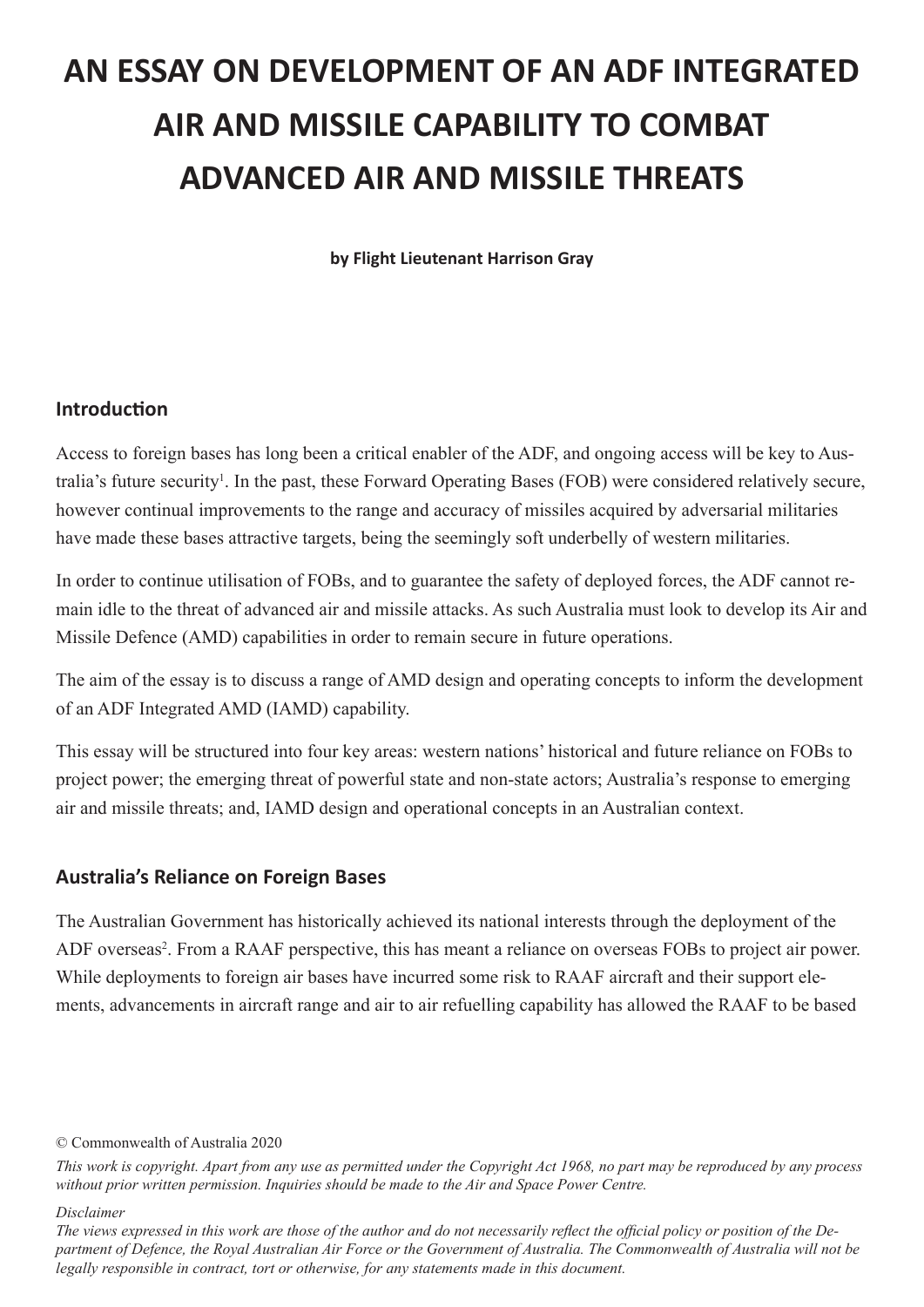in relatively safe locations away from the battlespace. A notable example is Operations FALCONER, which saw the RAAF project air power into Iraq with little threat of reprisal from the Iraqi Armed Forces<sup>3</sup>.

Since the end of the Cold War, western air forces have regularly based in partner nations just outside the reach of adversaries, effectively creating a rear area sanctuary. These rear area sanctuaries have made it difficult even for state based adversaries to attempt to disrupt the generation of air power<sup>4</sup>. However, state and non-state actors' access to a growing number of advanced air and missile technologies threatens to end the era of rear area sanctuaries as these air bases become viable targets.

The RAAF publication 'Beyond the Planned Air Force' recognises that advances in missile propulsion may necessitate the need to operate high value assets from locations further from harm, though this may not always be possible<sup>5</sup>. Suitable basing for these assets may only be available within range of an adversary's missiles, and foreign nations may place restrictions where RAAF aircraft can be operated from. Also, further advances in propulsion and guidance technology may advance to the stage where RAAF aircraft will be in range of attack no matter the distance. Despite the potential issues surrounding foreign air bases, Australia's isolated geography necessitates reliance on their accessibility to effectively project air power<sup>6</sup>. Malcolm Davis' Australian Strategic Policy Institute report further supports this argument, whereby he outlines that if Australia is to respond appropriately to future security challenges, deploying to FOBs in foreign nations will be necessary<sup>7</sup>.

Australia does not face this problem alone; the United States (U.S.) military also relies heavily on access to foreign bases to project power<sup>8</sup>. It has been suggested that the U.S. needs to adapt its power-projection concepts to operate under greater threat of attack and treat rear areas as part of the battlespace<sup>9</sup>. With such comparable circumstances affecting the ADF, it should be paramount that the ADF adopts a similar mindset and prepare to defend itself regardless of time or place.

# **The Escalating Air and Missile Threat**

The re-emergence of powerful state actors such as China and Russia are challenging U.S. military dominance, through progressively asserting their authority and influence in flashpoints across the globe (Eastern Ukraine, South China Sea and Taiwan) and challenging the rules based global order<sup>10</sup>. At the centre of increasingly heightened regional tensions are smaller state actors like Iran and North Korea, who show continuous disregard and contempt for the rules based global order<sup>11</sup>.

These nations possess large inventories of conventional long range ballistic and cruise missiles as a corner stone of their military strategies, and the advent of global positioning system guided weapons in the 1990's have only increased the capability of their arsenals<sup>12</sup>. Recent technological developments into hypersonic and manoeuvrable re-entry vehicles, stealth, electronic countermeasures, improved guidance systems and decoys have further increased their lethality and difficultly to be defeated<sup>13</sup>.

Even the limited application of these technologies has proven to be devastating. One notable incident is the suspected Iranian drone and cruise missile attack on Saudi Arabian oil processing facilities in September 2019. Despite possessing one of the most sophisticated air defence systems in the world, Saudi Arabia failed to intercept the 17 drones and eight cruise missiles launched against  $it^{14}$ .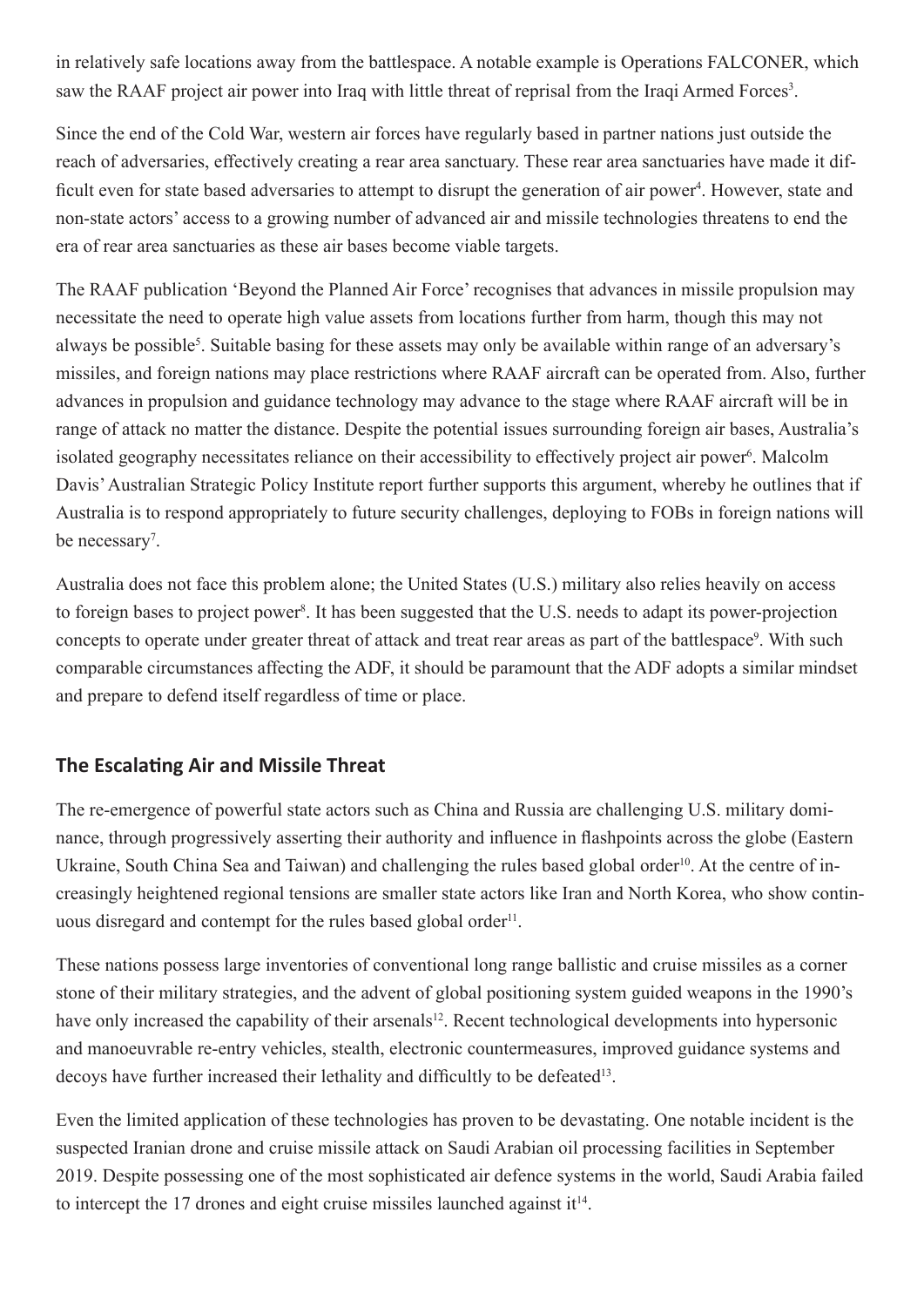

**Figure 1 Aftermath of drone and cruise missile attacks on Saudi Aramco's Abaqaiq oil processing facility<sup>15</sup>**

As an example of the consequences of a larger attack, a 2010 Research and Development (RAND) Corporation study modelled missile strikes on U.S. air bases near China and estimated that 30–50 theatre ballistic missiles would be sufficient to overwhelm air defences, destroy all parked aircraft and crater runways<sup>16</sup>. As of 2015, China's missile inventory is estimated to contain approximately 1400 ballistic missiles and hundreds of cruise missiles; enough to allow focused and committed attacks to interrupt and cease operations at one or more air bases for an extended period of time17.

The employment of guided missiles and Unmanned Aerial Vehicles (UAVs) is not limited to state actors. Non-state actors have also gained access to a range of guided missiles through the proliferation of missile technology from state actors and the availability of commercial UAVs, which have enabled their entry into the air domain<sup>18</sup>. The Houthi rebels, in particular, have made extensive use of these technologies throughout the course of the Yemen civil war to great effect. Since 2015, the Houthi rebels have launched more than 250 missiles into Saudi Arabia killing at least 206 people, and have utilised UAVs as a means to conduct Intelligence, Surveillance, and Reconnaissance (ISR) and assassinations<sup>19</sup>.

### **Australia's Response to the Growing Air and Missile Threat**

Defence recognises the growing air and missile threat. It is clear in the '2016 Defence White Paper' that Australia must develop capabilities to counter increasingly sophisticated air and missile threats to Australian sovereign territory and deployed forces<sup>20</sup>. The push to expand Australia's AMD capabilities has seen the establishment of AMD focused projects across all three services, which include Air Force's Air 6500, Army's Land 19 Phase 7B and Navy's Sea 4000<sup>21</sup>. However, AVM Blackburn AO (Retd) argues that these projects alone cannot address the complexity of delivering an IAMD capability that can effectively counter the growing threat. He argues further that a quality Australian IAMD capability requires a top-down design  $approach<sup>22</sup>$ .

Without a top-down approach, Australia risks repeating the U.S.'s past mistakes of bottom-up developed systems, which often lead to single points of failure, limited networking capability and ultimately a stifled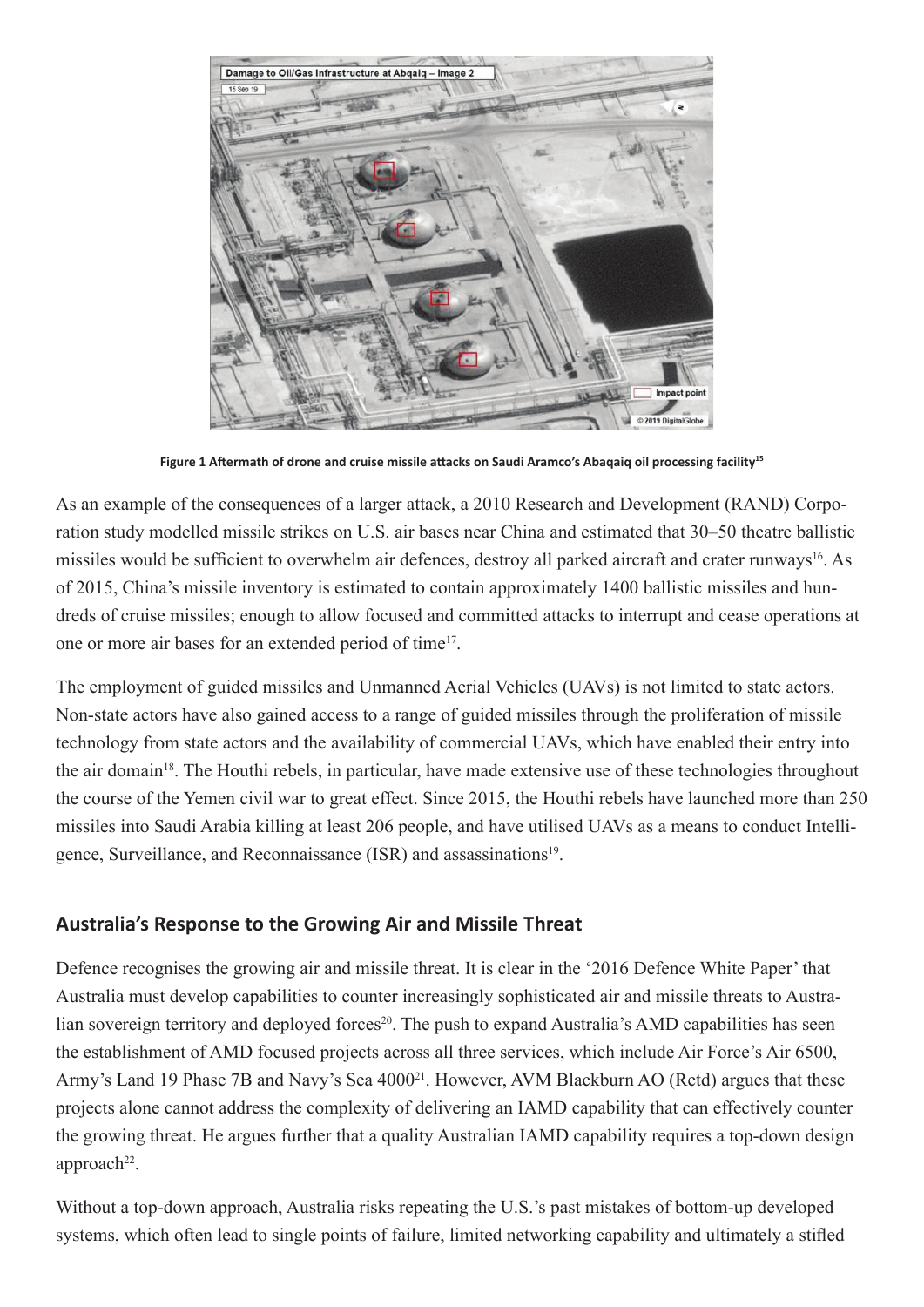IAMD capability23. Additionally, IAMD must not be thought of as an Air Force owned and maintained capability either, as it will require elements from all branches of the Department of Defence. The inherent joint nature of IAMD is best summarised in the US Joint Integrated Air and Missile Defence: Vision 2020. It states that IAMD is, 'where all capabilities—defensive, passive, offensive, kinetic, non-kinetic— are meld into a comprehensive Joint and combined force capable of preventing an adversary from effectively employing any of its offensive air and missile weapons'24.

# **Designing an Australian IAMD Capability**

To ensure Australia's IAMD capability is designed appropriately, an IAMD vision and CONOPS must be developed to inform the top-down design process<sup>25</sup>. While the scope of an Australian IAMD vision and CONOPS is too vast to be thoroughly examined in this essay, the following sections will discuss a number of concepts to assist in developing an ADF IAMD capability.

**Network Centric Framework**. A network centric framework is vital to the success of an ADF IAMD capability, as evidenced by Air Force's investment into a Joint Battle Management System (JBMS) as part of Air 6500. The project has the ambitious aim to link ADF land, sea, air, electromagnetic and cyber systems to provide a shared and fused common operating picture and facilitate Integrated Fire Control (IFC)<sup>26</sup>.

The challenge of such a project is integrating a vast number of disparate systems that were never designed to communicate with each other. One proposed solution is an open systems architecture design, which would ideally allow both new and old platforms to be rapidly integrated into the ADF IAMD construct and simplify the process of enabling interoperability between ADF and allied platforms<sup>27</sup>.

To derive the most benefit from the network centric structure, it is crucial that the systems contributing to the IAMD capability are linked with each other at the lowest possible level to avoid stove piping of information and single points of failure<sup>28</sup>. The U.S. patriot missile system, illustrated in figure two, provides a comprehensive example of the stove piping vulnerabilities that must be avoided. Destroying or disabling a single radar or Command and Control (C2) node in the system will significantly diminish the surveillance and offensive capabilities of the patriot battery<sup>29</sup>.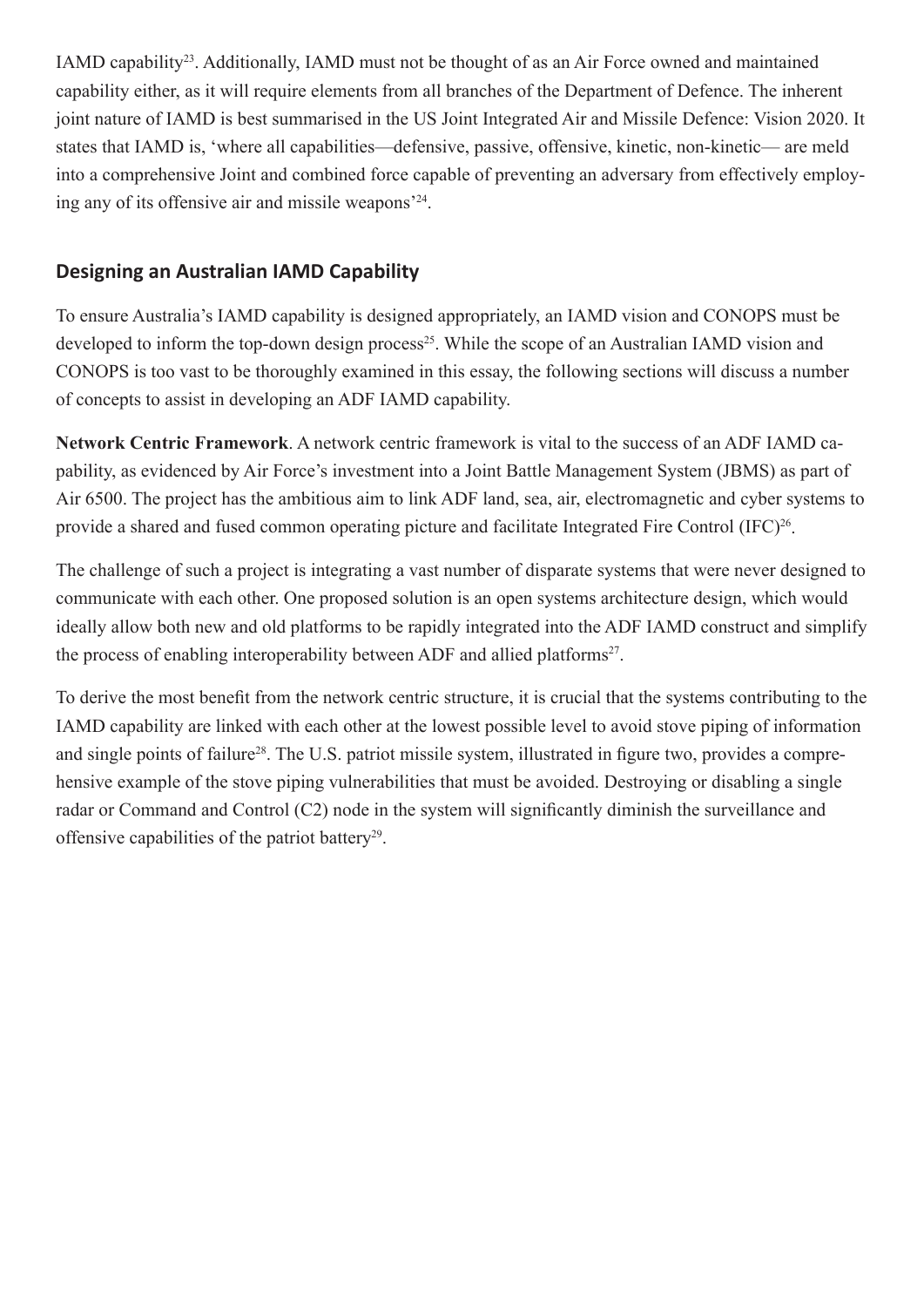

**Figure 2 Data transfer stovepipe in current patriot battery configuration<sup>30</sup>**

Increasing the links between sensors, shooters, and C2 elements not only provides resilience to attacks on single systems and eliminates information bottlenecks, but enhances the overall lethality of the IAMD system through the flexibility of IFC. IFC enables the best sensor to be linked with the best shooter to engage a target, ensuring a higher probability of kill. Further, it enables the use of weapons outside their own organic sensor range and the continued operation of weapons platforms as ISR contributors even after expending their own weapons<sup>31</sup>.

To fully realise Air Force's JBMS, significant changes to ADF C2 structures will be required to leverage the potential of a network centric IAMD capability. According to the 'ADF Concept for Command and Control of the Future Force', currently practiced ADF C2 doctrine, 'emphasises the coordination of action through centralised control of activity'. The issue this creates is a decision-making bottleneck through a centralised controller and a potential single point of failure. If exploited by an adversary this could reduce the ability of IAMD forces to efficiently respond to threats. To circumvent this limitation, it has been suggested that the control aspect of C2 is shifted to focus on collaborative environment. This concept would see multiple force elements work together to achieve missions without needing to defer to a central controller<sup>32</sup>.

Figure three outlines how a collaborative control environment would operate for a group of assets assigned to an AMD mission, with a Joint Mobile Operations Centre (JMOC) as the central controller and the primary control relationships coloured purple.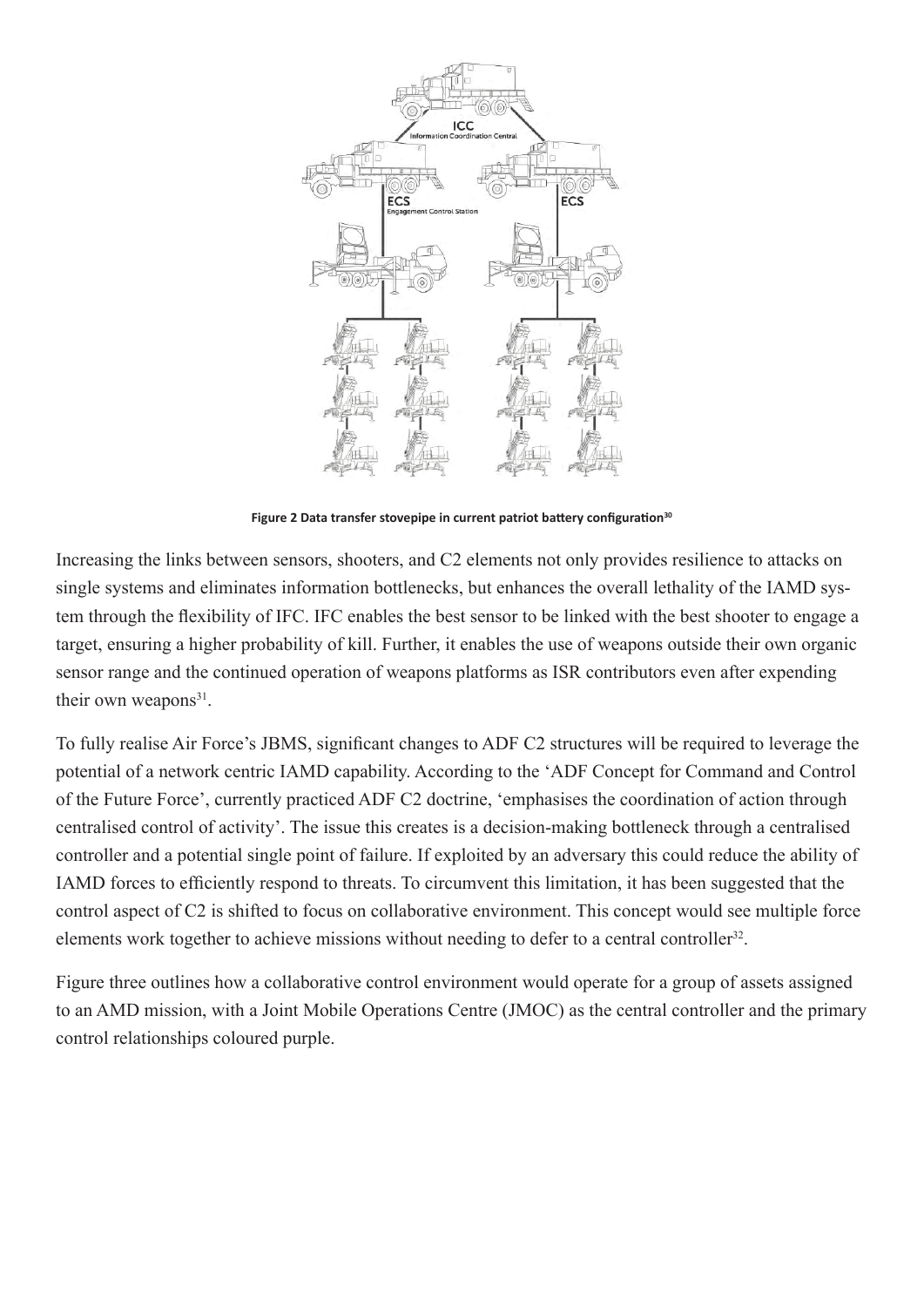

**Figure 3 Default control state of an AMD mission<sup>33</sup>**

In figure four, the control relationships have been shifted to focus on the Guided Missile Destroyer (DDG) after the loss of the JMOC. This assumes that the DDG would have the greatest situational awareness of the threat, allowing it to become the scene of action controller. As the DDG is closest to the threat and benefits from increased situational understanding over other platforms, it is placed in a unique position to direct other force elements until a more suitable platform becomes available to take control. The role of Command in both these scenarios would be to establish a Command intent and necessary direction to allow the force elements to effectively collaborate with each other, and determine the best mixture of control relationships for the mission and environment $34$ 



**Figure 4 The default control state is shifted to focus on the DDG<sup>35</sup>**

The final aspect to enabling network centric warfare is the introduction of Artificial Intelligence (AI). Automation in AMD has existed for some time, however this has always involved a human controller with the ability to intervene in the decision making process, and has also suffered from the previously-mentioned issues with regards to stove piped systems. AI is envisioned to take the vast amounts of information across all warfighting domains available, analyse and fuse it together to increase decision making speed and confidence; essentially, getting inside an adversary's OODA loop. Without AI, this task will likely be in excess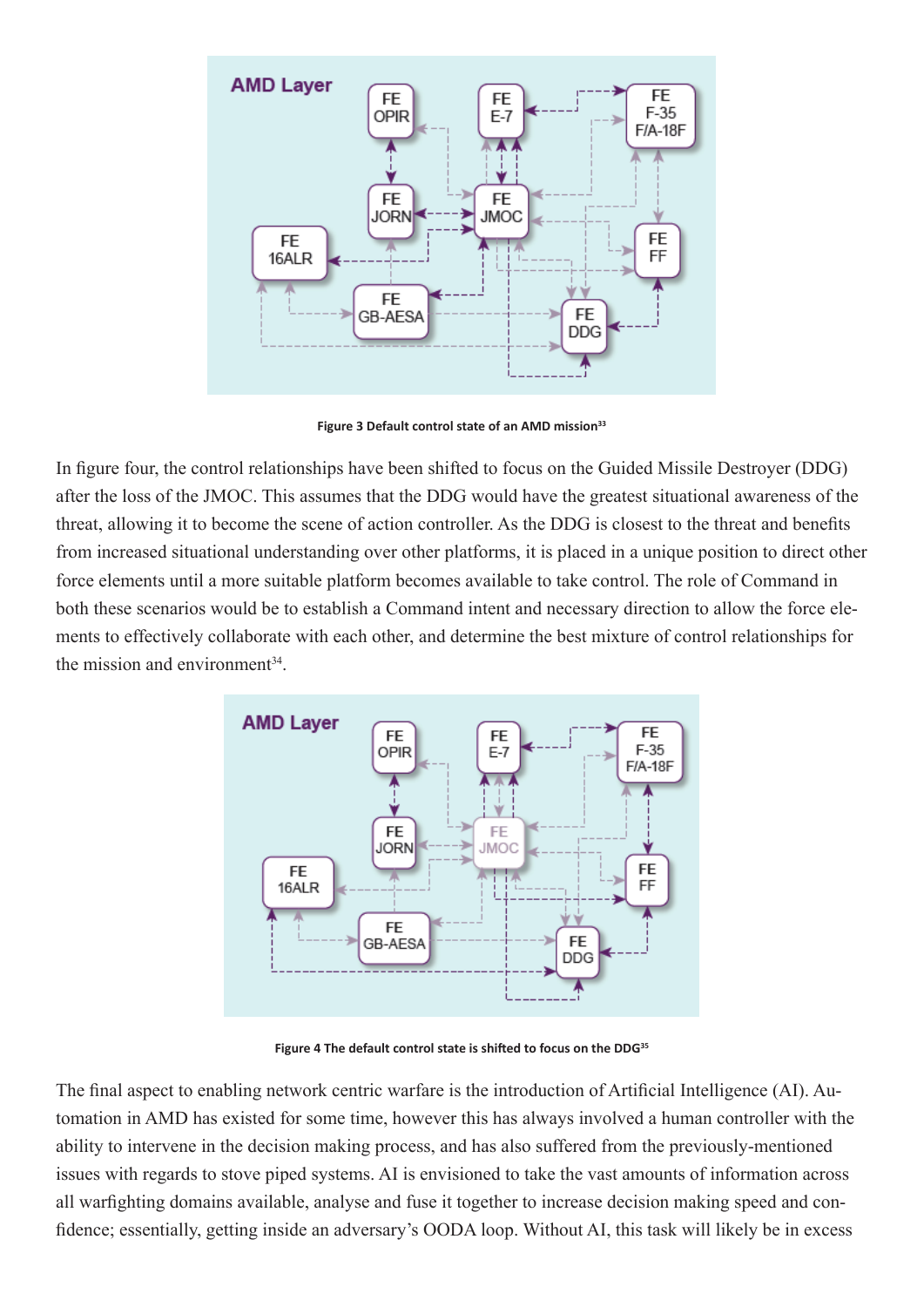of the capabilities of current C2 structures, and the speed at which decisions need to be made will likely outpace the capability of any human controller. In addition to the significant technical challenges involved with integrating AI into ADF IAMD systems, there are serious ethical concerns surrounding the use of AI in weapon systems which must be addressed<sup>36</sup>.

While AI has the potential to be used to enhance autonomous weapon discrimination through analysis of the vast amounts of data available in a networked system, it must be understood that humans will remain responsible for any actions carried out by the system<sup>37</sup>. This is particularly important when considering enemy action through cyber-attacks or Electronic Warfare (EW) could be used to falsify or corrupt data, potentially increasing the likelihood of fratricide<sup>38</sup>. Therefore, the correct balance of human-machine interactions must be found in the decision-making process for kinetic action, more so when considering the broad mission that is  $AMD^{39}$ .

**Multi-Mission Shooters and Weapons.** The resilience afforded to a network centric IAMD system can be further enhanced by building redundancy into the platforms and the weapons themselves. While most ground based air and missile defence launchers are paired with a specific type of interceptor, a greater emphasis should be placed on the ability for launchers to support a wider variety of weapons<sup>40</sup>.

The Mark 41 Vertical Launch System (VLS) installed on the RAN's frigates and destroyers is an example of a launch system capable of supporting multiple weapons, capable of a variety of missions in air defence and strike41. The RAAF's planned acquisition of a ground based medium-range air defence capability should be similar in design. For a small defence force like the ADF, an air and road mobile land based system, such as the Mark 41 VLS, would be incredibly beneficial. Air Force would accomplish its goal of acquiring a medium range surface-to-air capability while having the option to expand mission scope to include strike, additionally, costs would be decreased through shared weapon stocks with the RAN.



**Figure 5 Patriot launcher multi-mission configurations<sup>42</sup>**

The examples described above of integrating offensive strike capabilities into ground based air defence platforms could provide additional assets to contribute to left of launch strategies and a potential counter battery capability43. Similarly, this concept could be applied to missile based platforms designed primarily for sur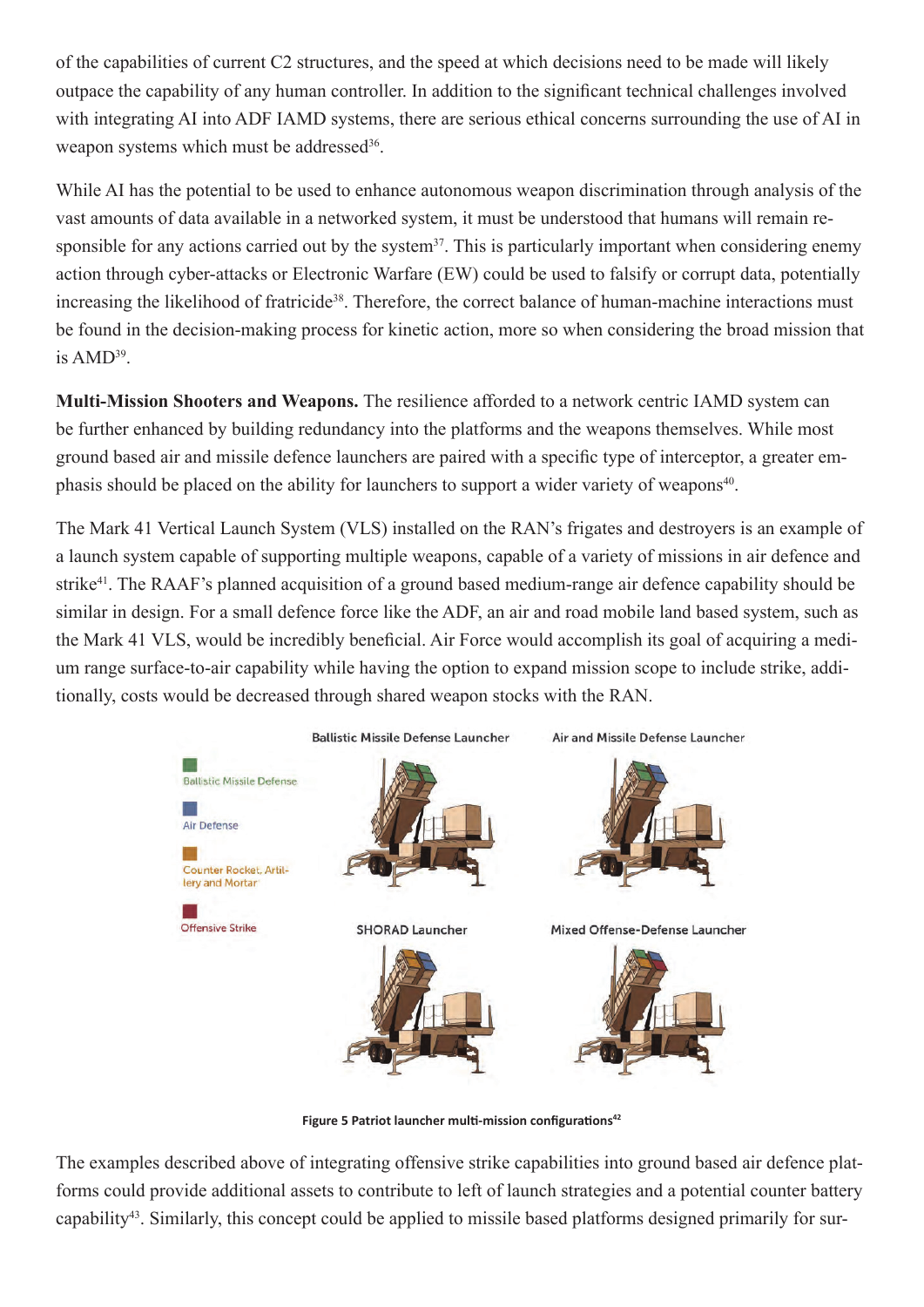face to surface fires (eg. Multiple launch rocket systems) integrating air defence missiles into their available weapons inventory.

Another method of increasing lethality of air defence assets is to build versatility into the missiles. A continued increase in missile ranges and miniaturisation of guidance technology could allow missiles to have an expanded mission set. The RAN's planned acquisition of the SM-6 missile is a prominent example of a weapon that has seen an increasing mission set throughout its life-cycle. Originally based on the SM-2 for ship based air defence, subsequent upgrades have allowed it to target cruise missiles, ballistic missiles and a limited capacity to be used as an anti-ship missile<sup>44</sup>.

The drawback of missiles with a broad mission set is that they may not always be the most cost effective option. The previously mentioned SM-6 costs over four times the amount of a single harpoon anti-ship missile<sup>45</sup>. This is not to discredit the inherent flexibility and redundancy provided by such missiles, but to highlight that a one size fits all solution may not be the answer to address the wide range of threats and missions for the RAAF's medium range surface-to-air capability.

**Cyber and Electronic Warfare Protection**. An Israeli air strike on a Syrian nuclear facility in 2007 highlighted the effectiveness of cyber and EW against air defence systems. While details remain scarce as to how Israel actually achieved the strike, there is speculation that an advanced EW program allowed Israeli operators to infiltrate communication and computer systems associated with the Syrian air defence network to misdirect and blind the Syrian operators to the presence of the Israeli aircraft. Ultimately this allowed nonstealthy strike aircraft to penetrate a comprehensive air defence network and return without harassment<sup>46</sup>.

Two lessons can be derived from this event: The first is the line between electronic and cyber warfare is becoming increasingly blurred as EW increases in complexity, producing effects not possible with traditional electronic jamming (producing excessive electronic noise). Secondly, there is a need to prioritise protection of the ADF's future IAMD system against modern cyber and EW threats.

The unfortunate reality is that designing an IAMD system that is completely resistant to cyber espionage or cyber-attack is a near-impossible task due to the inherent size and complexity of a tri-service IAMD system. Instead of trying to stop all threats at all times, Snyder et al suggests that the focus of cybersecurity efforts should be, 'limiting adversary intelligence exploitation to an acceptable level and ensuring an acceptable level of operational functionality even when attacked offensively through cyberspace'47. To maintain these acceptable levels of assurance, it is essential that cybersecurity is considered in all phases of the system lifecycle by all stakeholders and is not treated as an afterthought<sup>48</sup>.

Blackburn has argued that a bottom-up approach to implementing cybersecurity to an IAMD system is not appropriate and a program-level architecture is required to properly mitigate cybersecurity risks<sup>49</sup>. However, a top-down design approach to cybersecurity not without its own risks. A top-down approach that focuses on achieving cybersecurity through the implementation of generalised solutions could lead to stifling innovative ideas needed to maintain pace with the rapid development of technology and a changing threat environment. The highly technical and complex nature of cybersecurity warrants that decision making on how problems are solved is decentralised to the appropriate level of technical expertise, while senior leadership remain focused on goals and requirements. Achieving an acceptable level of mission assurance of our cyber systems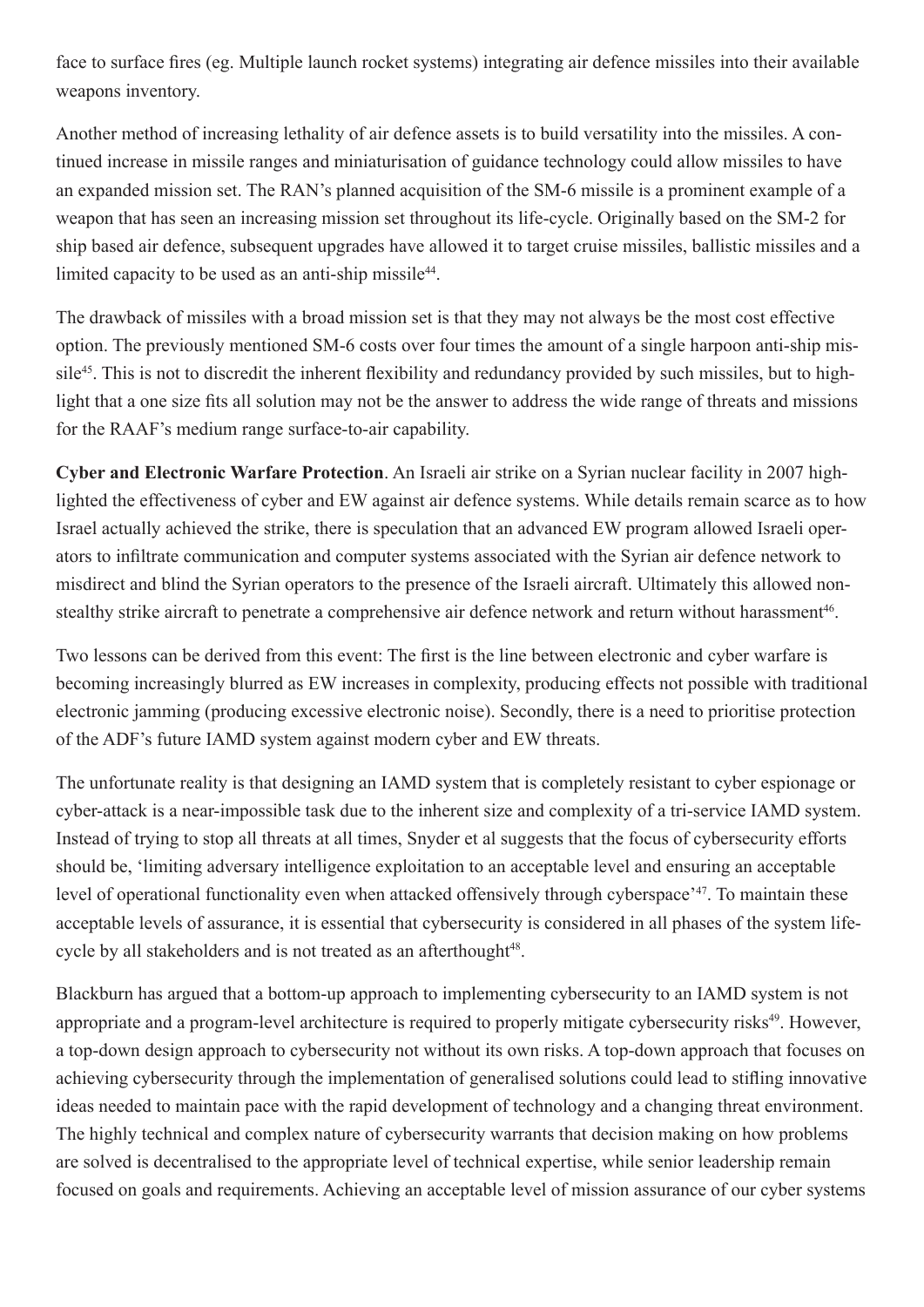while under attack should be the preferred outcome, as opposed to simply seeking compliance with policies and directives, which in itself does not guarantee cybersecurity<sup>50</sup>.

**Passive Defence Measures.** While active offensive and defensive elements are critical to an effective IAMD capability, there is a renewed focus on how passive defence measures can contribute to enhancing the IAMD capability. While there have been no recent significant or revolutionary modifications to the concept of passive defence measures, their application among western forces has fallen into disuse in the past few decades<sup>51</sup>. If the ADF wishes to exploit all avenues to possess a credible IAMD capability, the implementation of passive defensive measures must not be overlooked.

Even with the advent of modern air and space based ISR capabilities Camouflage, Concealment and Deception (CCD) can still play an important role in complicating an enemy's ability to effectively target assets and infrastructure. Installation of decoy aircraft shelters, ground support equipment, aircraft and missile defence installations are all methods to complicate the enemy's targeting cycle<sup>52</sup>.

Inflatable or metal construct decoys may present a successful deception for some aircraft, vehicles and buildings, but the illusion becomes harder to maintain when an adversary expects equipment to emit distinct infrared and electronic signatures. Karako and Rumbaugh have highlighted the potential for a range of missile systems to be installed in shipping containers to provide visual concealment. These containerised missile systems could be grouped with additional decoy containers that would employ electronic, infrared, electro-optical and logistical decoys to complete the deception<sup>53</sup>.



**Figure 6 A missile launch system concealed in a shipping container<sup>54</sup>**

Dispersal of forces and equipment across a single or multiple bases can reduce the impact that any one missile or bomb can inflict on friendly forces and complicates enemy targeting. However, the ability to appropriately disperse forces during operations may not always be possible. Issues preventing this may include availability of aircraft parking space, the host nation allocating limited parking space or restricting foreign forces entering air bases entirely. Additionally, the burden is placed on security forces, logistical support elements and maintenance personnel to support forces dispersed across a larger area. The increased surviv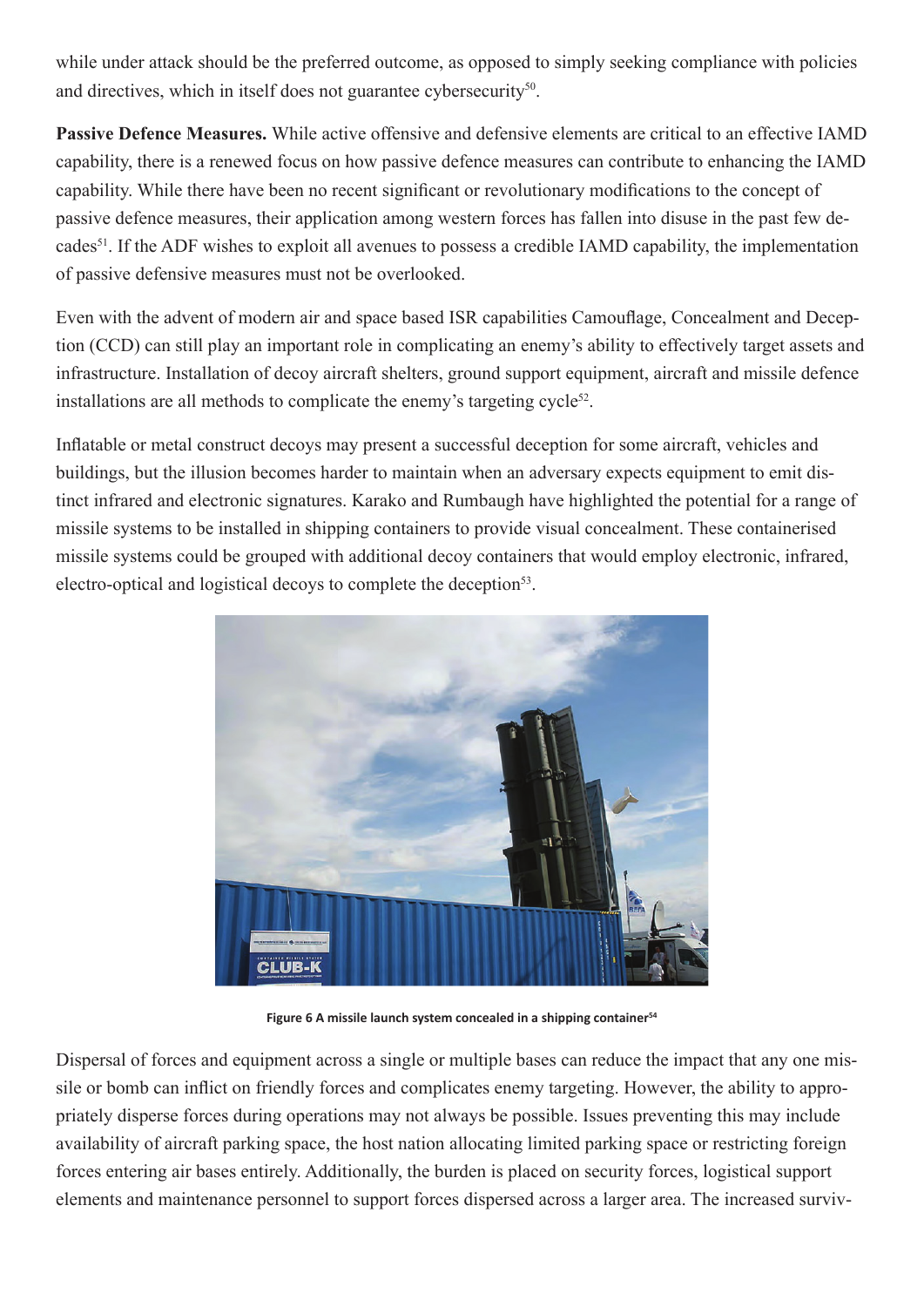ability attributed to dispersed operations is certainly advantageous, but this needs to be weighed against the logistical efficiencies associated with more concentrated operations<sup>55</sup>.

One further passive defensive measure is hardening of air base infrastructure. Air Force has highlighted the need to upgrade and harden it's infrastructure to counter the next generation of threats<sup>56</sup>. The issue is, this goal may only be achievable on Australian soil as opportunities to harden infrastructure overseas are limited. Again, this is not an Australian unique problem, even the U.S. military's ability to construct high quality hardened shelters on foreign soil may not always be practical from an operational, financial and political standpoint<sup>57</sup>. None the less, hardening of key infrastructure should still remain an option when possible as part of a range of considerations in improving airbase resiliency either in Australia or overseas.

**Allied Interoperability**. A properly designed ADF IAMD has the ability to greatly enhance the lethality of the ADF. However, even with a perfect system, due to the inherent size of Australia's military compared to the vast missile inventories of nations such as China, the ADF will remain at a disadvantage if facing these threats alone58. Engagement and cooperation with traditional and regional allies on IAMD will be crucial to protect deployed forces from potential air and missile threats.

Seeking allied engagement on IAMD will predominately serve to provide mass to the AMD forces available to defeat air and missile threats. As our closest and largest military ally, the U.S. will likely be the allied partner of choice to provide equipment and manpower to reinforce ADF AMD deficiencies; although this should not discount other nations from becoming integral contributors to the ADF IAMD mission. A continually improving Defence relationship with Japan will present opportunities for cooperation on IAMD, as this country has signalled in its latest Defence White Paper, plans to integrate and enhance its air and missile defence capability<sup>59</sup>. The Five Powers Defence Arrangement could also provide a platform to explore IAMD cooperation through the Headquarters Integrated Area Defence System.

It is also important to place increased focus on international engagement in IAMD so as to normalise the deployment of ADF IAMD assets in foreign nations. Critical enablers to an ADF IAMD system such as the MC-55A, E-7A, electronic warfare systems and ground based sensors, could potentially be seen as intelligence collection threats to a host nation. This inference could delay or even prevent the deployment of key platforms into theatre, thereby severely degrading an IAMD system. Introduction of Australia's IAMD capabilities to other nations should begin through AMD focused exercises on Australian soil. Australia's vast weapons ranges would serve as valuable testing grounds for the modern missile capabilities of other nations while allowing the ADF to demonstrate its IAMD capabilities<sup>60</sup>. These exercises would serve as a suitable precursor for the ADF to deploy IAMD capabilities on leading regional exercises such as RED FLAG, COPE NORTH, and the BERSAMA series, cementing the normalisation of ADF IAMD assets operating throughout the region.

# **Conclusion**

Australia's requirement for an IAMD capability is being driven by both its need to maintain access to foreign bases to support potential future operations, and to address the increasing threats to these bases from the air and missile capabilities of powerful state actors and hostile non-state actors. FOBs that were once thought of as safe from such threats are now potentially viable targets; which has forced an attitude change in the ADF, appreciating that no element of a deployed force is guaranteed to be safe from enemy action.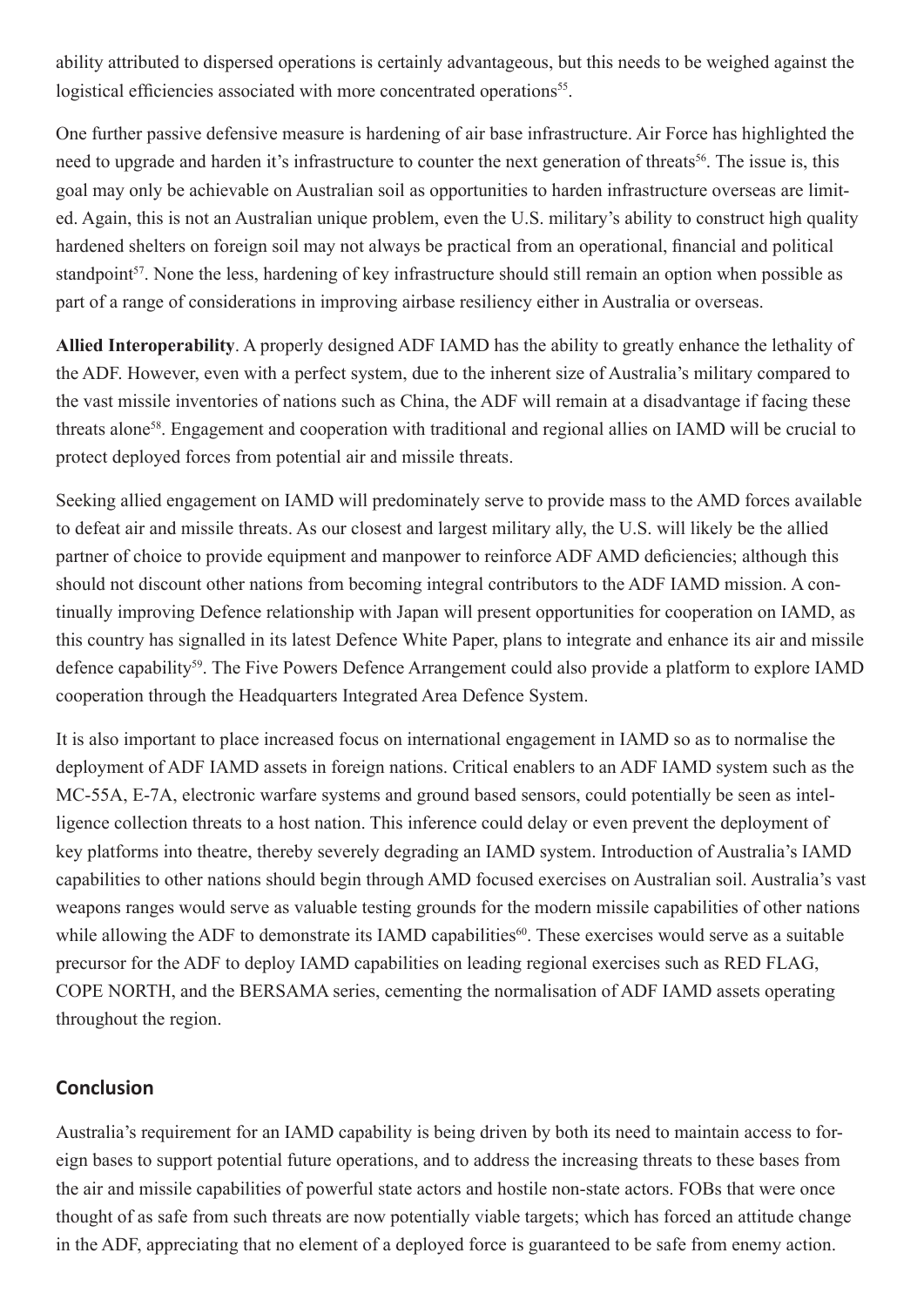The Australian response to this threat has been to pursue a number of AMD related projects across the three services. However, it has been highlighted throughout the numerous references above that, simply pursuing these projects alone will not create an effective IAMD system. In order to enable an efficient and effective IAMD system, a top-down approach underpinned by an ADF-unique IAMD vision and CONOPS is required.

The core concepts underpinning the future ADF IAMD capability should include an AI enabled network centric design, mission versatile weapons and weapon systems, cyber and EW protection, and the adoption of advanced CCD. All of these concepts will contribute to the survivability of the IAMD system and the forces it protects against modern air and missile threats. Furthermore, broad regional IAMD engagement will be needed to offset Australia's comparatively small military. As the ADF looks towards the future, a networked, resilient and interoperable IAMD system will prove to be a critical enabler to the defence of Australian assets and personnel in future operations.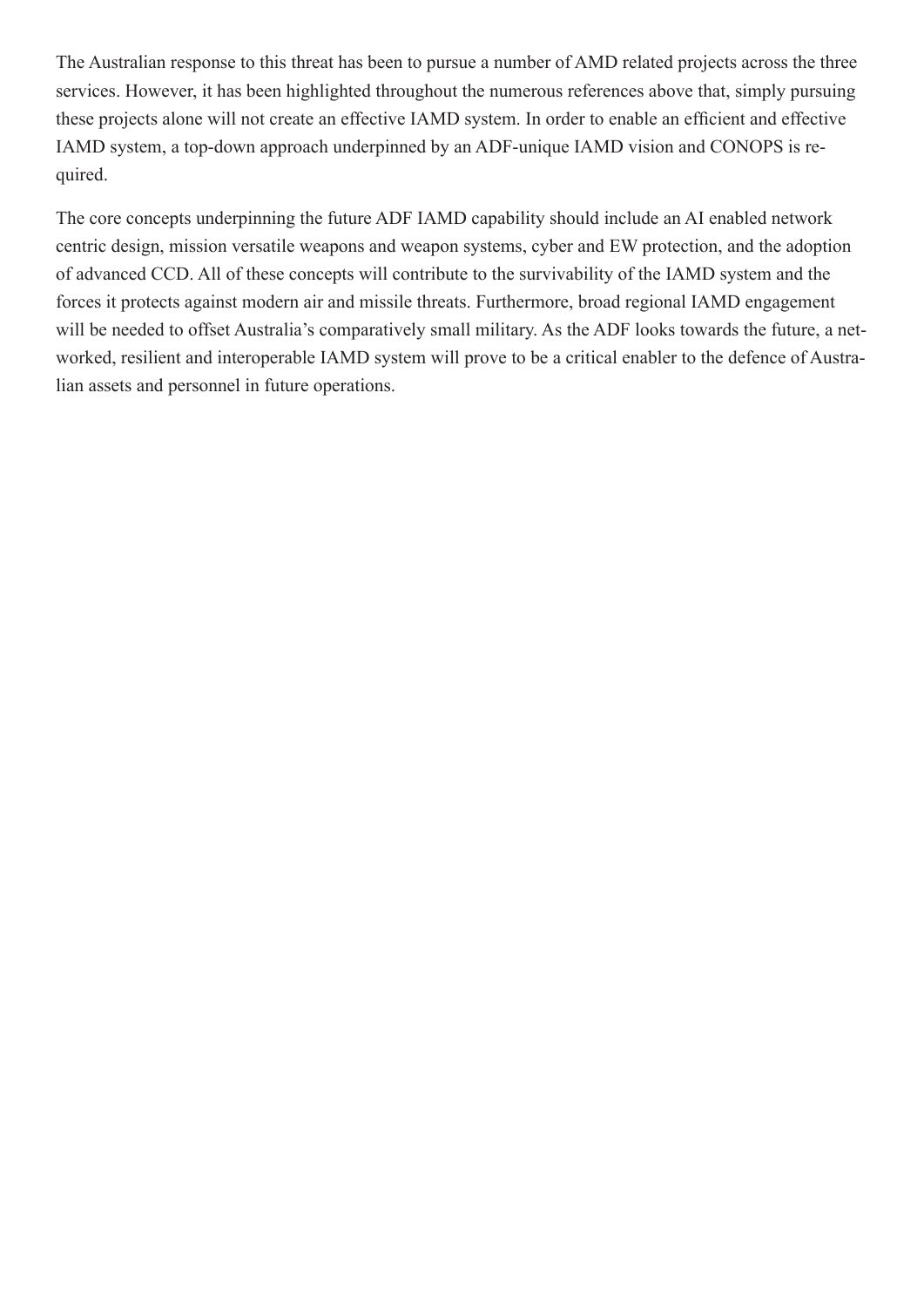# **Bibliography**

- Air Power Development Centre 2018, 'Pathfinder' *Countering Unmanned Aerial Vehicles*, Bulletin, Issue 316, Royal Australian Air Force Air Power Development Centre, Canberra, ACT, viewed 19 January 2019, <[http://airpower.airforce.gov.au/APDC/media/PDF-Files/Pathfinder/PF316-Countering-Un](http://airpower.airforce.gov.au/APDC/media/PDF-Files/Pathfinder/PF316-Countering-Unmanned-Aerial-Vehicles.pdf)[manned-Aerial-Vehicles.pdf](http://airpower.airforce.gov.au/APDC/media/PDF-Files/Pathfinder/PF316-Countering-Unmanned-Aerial-Vehicles.pdf)>.
- Australian Defence Force 2018, 'ADF Concept for Command and Control of the Future Force', Department of Defence, [Canberra].
- Blackburn, J 2017, 'Integrated Air and Missile Defence Study' *The Challenge of Integrated Force Design*, Report, The Sir Richard Williams Foundation, viewed 23 January 2019, [<http://www.williamsfoundation.](http://www.williamsfoundation.org.au/resources/Pictures/WF_IAMD_ReportFinal.pdf) [org.au/resources/Pictures/WF\\_IAMD\\_ReportFinal.pdf](http://www.williamsfoundation.org.au/resources/Pictures/WF_IAMD_ReportFinal.pdf)>.
- Chatham House 2015, 'Challenges to the Rules-Based International Order', Chatham House, The Royal Institute of International Affairs, James's Square, London, viewed 27 July 2019 [<https://www.chathamhouse.](https://www.chathamhouse.org/london-conference-2015/background-papers/challenges-to-rules-based-international-order) [org/london-conference-2015/background-papers/challenges-to-rules-based-international-order>](https://www.chathamhouse.org/london-conference-2015/background-papers/challenges-to-rules-based-international-order).
- Davis, M 2019, 'Forward Defence in Depth for Australia', Report, Australian Strategic Policy Institute, Bar-ton, ACT, viewed 23 August 2019, [<https://s3-ap-southeast-2.amazonaws.com/ad-aspi/2019-06/SI%20](https://s3-ap-southeast-2.amazonaws.com/ad-aspi/2019-06/SI%20139%20Forward%20defence%20in%20depth.pdf?vfiVknPEa5saKIFEqC_jI_5IFSkwtKvg) [139%20Forward%20defence%20in%20depth.pdf?vfiVknPEa5saKIFEqC\\_jI\\_5IFSkwtKvg>](https://s3-ap-southeast-2.amazonaws.com/ad-aspi/2019-06/SI%20139%20Forward%20defence%20in%20depth.pdf?vfiVknPEa5saKIFEqC_jI_5IFSkwtKvg).
- Department of Defence 2016, '2016 Defence Integrated Investment Program', Commonwealth of Australia, Canberra.
- Department of Defence 2016, '2016 Defence White Paper', Commonwealth of Australia, Canberra.
- Eberhart, D 2019, 'Drone Attacks Test Saudi Aramco, Deliver Wake Up Call To Global Markets', Forbes, Forbes Media LLC, Jersey City, NJ, viewed 02 December 2019, < https://www.forbes.com/sites/ daneberhart/2019/09/16/drone-attacks-test-saudi-aramco-deliver-wake-up-call-to-global-markets/#- 167ec2da17b9>.
- Gasparre, R B 2008, 'The Israeli "E-tack" on Syria Part I', Air Force Technology, Verdict Media Limited, London, UK, 9 March, viewed 17 October 2019, <[https://www.airforce-technology.com/features/fea](https://www.airforce-technology.com/features/feature1625/)[ture1625/>](https://www.airforce-technology.com/features/feature1625/).
- Gasparre, R B 2008, "The Israeli 'E-tack" on Syria Part II', Air Force Technology, Verdict Media Limited, London, UK, 10 March, viewed 17 October 2019, < [https://www.airforce-technology.com/features/fea](https://www.airforce-technology.com/features/feature1669/)[ture1669/>](https://www.airforce-technology.com/features/feature1669/).
- GlobalSecurity.org 2020, 'RIM-174 SM-6 Extended Range Active Missile (ERAM)', GlobalSecuirty.org, Alexandria, VA, viewed 10 January 2020, < [https://www.globalsecurity.org/military/systems/munitions/](https://www.globalsecurity.org/military/systems/munitions/sm-6.htm) [sm-6.htm](https://www.globalsecurity.org/military/systems/munitions/sm-6.htm)>.
- Heginbotham, E, Nixon, M, Morgan, FE, Heim, JL, Li, S, Engstrom, J, Libicki, MC, DeLuca, P, Shlapak, DA, Frelinger, DR, Laird, B, Brady, K, & Morris, LJ 2015, 'The U.S.-China Military Scorecard: Forces, Geography, and the Evolving Balance of Power 1996-2017', Report, RAND Corporation, Santa Monica, CA, viewed 24 November 2019, <[https://www.rand.org/pubs/research\\_reports/RR392.html](https://www.rand.org/pubs/research_reports/RR392.html)>.
- Japan Ministry of Defense, 2019, 'Defense of Japan 2019', Digest, Ministry of Defense, The Government of Japan, Shinjuku-ku, Tokyo, viewed 04 January 2020, [<https://www.mod.go.jp/e/publ/w\\_paper/pdf/2019/](https://www.mod.go.jp/e/publ/w_paper/pdf/2019/DOJ2019_Digest_EN.pdf) DOJ2019 Digest EN.pdf>.
- Joint Chiefs of Staff 2013, 'Joint Integrated Air and Missile Defense: Vision 2020', [United States Department of Defence], [Washington, DC], viewed 24 August 2019, [<https://www.jcs.mil/Portals/36/Documents/](https://www.jcs.mil/Portals/36/Documents/Publications/JointIAMDVision2020.pdf) [Publications/JointIAMDVision2020.pdf](https://www.jcs.mil/Portals/36/Documents/Publications/JointIAMDVision2020.pdf)>.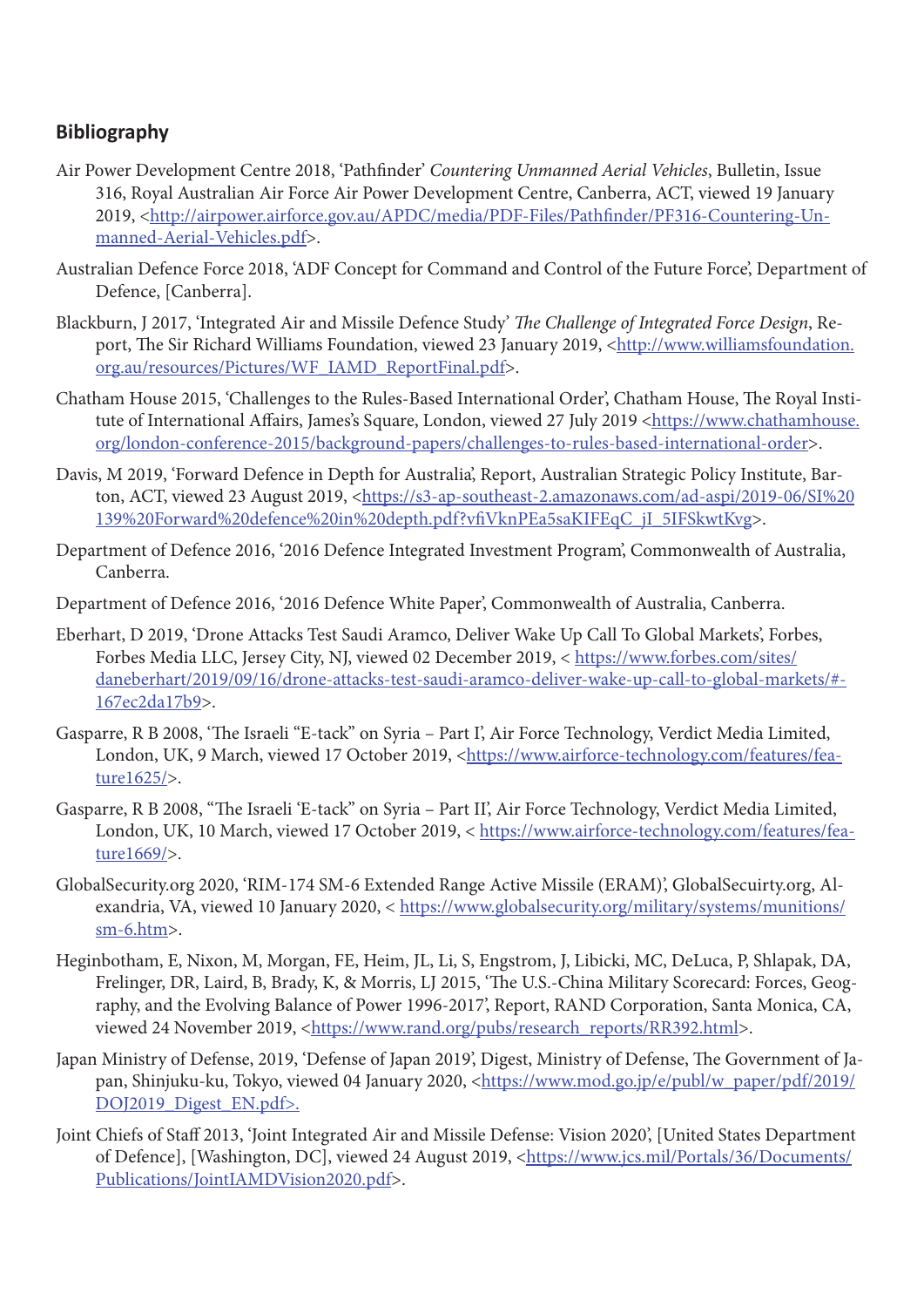- Karako, T & Rumbaugh, W 2018, 'Distributed Defense' *New Operational Concepts for Integrated Air and Missile Defense*', Report, Centre for Strategic and International Studies, Washington, DC, viewed 23 August 2019, <[https://csis-prod.s3.amazonaws.com/s3fs-public/publication/171206\\_Karako\\_DistributedDe](https://csis-prod.s3.amazonaws.com/s3fs-public/publication/171206_Karako_DistributedDefense_Web_0.pdf?GqH4Iie2m_7aMFqFKMRWu.3vdT18tMdO)[fense\\_Web\\_0.pdf?GqH4Iie2m\\_7aMFqFKMRWu.3vdT18tMdO>](https://csis-prod.s3.amazonaws.com/s3fs-public/publication/171206_Karako_DistributedDefense_Web_0.pdf?GqH4Iie2m_7aMFqFKMRWu.3vdT18tMdO).
- Kuper, S 2019, 'Enabling the "system of systems" and ADF interoperability with AIR 6500', Defence Connect, North Sydney, NSW, date viewed 14 April 2019, <[https://www.defenceconnect.com.au/key-ena](https://www.defenceconnect.com.au/key-enablers/3617-enabling-the-system-of-systems-and-adf-interoperability-with-air-6500)[blers/3617-enabling-the-system-of-systems-and-adf-interoperability-with-air-6500>](https://www.defenceconnect.com.au/key-enablers/3617-enabling-the-system-of-systems-and-adf-interoperability-with-air-6500).
- Layton, P 2018, 'Algorithmic Warfare' *Applying Artificial Intelligence to Warfighting*, Air Power Development Centre, Canberra, ACT, viewed 18 August 2019, [<http://airpower.airforce.gov.au/APDC/media/PDF-](http://airpower.airforce.gov.au/APDC/media/PDF-Files/Contemporary%20AirPower/AP33-Algorithmic-Warfare-Applying-Artificial-Intelligence-to-Warfighting.pdf)[Files/Contemporary%20AirPower/AP33-Algorithmic-Warfare-Applying-Artificial-Intelligence-to-War](http://airpower.airforce.gov.au/APDC/media/PDF-Files/Contemporary%20AirPower/AP33-Algorithmic-Warfare-Applying-Artificial-Intelligence-to-Warfighting.pdf)[fighting.pdf>](http://airpower.airforce.gov.au/APDC/media/PDF-Files/Contemporary%20AirPower/AP33-Algorithmic-Warfare-Applying-Artificial-Intelligence-to-Warfighting.pdf).
- Missile Defense Advocacy Alliance 2019, 'Today's Missile Threat', Missile Defense Advocacy Alliance, Alexandria, VA, viewed 22 February 2019, < [https://missiledefenseadvocacy.org/missile-threat-and-prolifer](https://missiledefenseadvocacy.org/missile-threat-and-proliferation/todays-missile-threat/)[ation/todays-missile-threat/](https://missiledefenseadvocacy.org/missile-threat-and-proliferation/todays-missile-threat/)>.
- Pence, E 2019, 'Iran's Drone and Missile Attack on Saudi Arabia is a Huge Problem', The National Interest, Centre for the National Interest, NW Washington, DC, viewed 29 October 2019, <[https://nationalinter](https://nationalinterest.org/blog/buzz/irans-drone-and-missile-attack-saudi-arabia-huge-problem-90011)[est.org/blog/buzz/irans-drone-and-missile-attack-saudi-arabia-huge-problem-90011>](https://nationalinterest.org/blog/buzz/irans-drone-and-missile-attack-saudi-arabia-huge-problem-90011).
- Royal Australian Air Force 2013, 'AAP 1000–H' *The Australian Experience of Air Power*, Second Edition, Air Power Development Centre, Department of Defence, Canberra.
- Royal Australian Air Force 2017, 'Air Force Strategy 2017–2027', Air Power Development Centre, Canberra, ACT, viewed 01 January 2019, <[http://airpower.airforce.gov.au/APDC/media/PDF-Files/Air%20](http://airpower.airforce.gov.au/APDC/media/PDF-Files/Air%20Force%20Publications/AF32-Air-Force-Strategy-2017-2027.pdf) [Force%20Publications/AF32-Air-Force-Strategy-2017-2027.pdf>](http://airpower.airforce.gov.au/APDC/media/PDF-Files/Air%20Force%20Publications/AF32-Air-Force-Strategy-2017-2027.pdf).
- Royal Australian Air Force 2017, 'Beyond the Planned Air Force Thoughts on Future Drivers and Disruptors', Royal Australian Air Force Air Power Development Centre, Canberra, ACT, viewed 01 January 2019, [<http://airpower.airforce.gov.au/APDC/media/PDF-Files/Air%20Force%20Publications/AF34\\_Beyond](http://airpower.airforce.gov.au/APDC/media/PDF-Files/Air%20Force%20Publications/AF34_Beyond-the-Planned-Air-Force.pdf)[the-Planned-Air-Force.pdf](http://airpower.airforce.gov.au/APDC/media/PDF-Files/Air%20Force%20Publications/AF34_Beyond-the-Planned-Air-Force.pdf)>.
- Royal Australian Navy [2019], 'Frigate, Helicopter (FFH)', Navy, Department of Defence, [Canberra], viewed 14 October 2019, < [https://www.navy.gov.au/fleet/ships-boats-craft/ffh>](https://www.navy.gov.au/fleet/ships-boats-craft/ffh).
- Snow, S 2019, 'Drone and Missile Attacks Against Saudi Arabia Underscore Need for More Robust Air Defenses', Military Times, Vienna, VA, viewed 29 October 2019, [<https://www.militarytimes.com/flash](https://www.militarytimes.com/flashpoints/2019/10/25/drone-and-missile-attacks-against-saudi-arabia-underscore-need-for-more-robust-air-defenses/)[points/2019/10/25/drone-and-missile-attacks-against-saudi-arabia-underscore-need-for-more-robust](https://www.militarytimes.com/flashpoints/2019/10/25/drone-and-missile-attacks-against-saudi-arabia-underscore-need-for-more-robust-air-defenses/)[air-defenses/>](https://www.militarytimes.com/flashpoints/2019/10/25/drone-and-missile-attacks-against-saudi-arabia-underscore-need-for-more-robust-air-defenses/).
- Synder, D, Powers, JD, Bodine-Baron, E, Fox, B, Kendrick, L & Powell MH 2015, 'Improving the Cybersecurity of U.S. Air Force Military Systems Throughout Their Life Cycles', Report, RAND Corporation, Santa Monica, CA, viewed 07 September 2019, <[https://www.rand.org/content/dam/rand/pubs/research\\_re](https://www.rand.org/content/dam/rand/pubs/research_reports/RR1000/RR1007/RAND_RR1007.pdf)[ports/RR1000/RR1007/RAND\\_RR1007.pdf>](https://www.rand.org/content/dam/rand/pubs/research_reports/RR1000/RR1007/RAND_RR1007.pdf).
- United States Navy 2017, 'Harpoon Missile', United State Navy, Washington, DC, viewed 10 January 2020, < [https://www.navy.mil/navydata/fact\\_display.asp?cid=2200&tid=200&ct=2](https://www.navy.mil/navydata/fact_display.asp?cid=2200&tid=200&ct=2)>.
- Vick, AJ 2015, 'Air Base Attacks and Defensive Counters' *Historical Lessons and Future Challenges*, Report, RAND Corporation, Santa Monica, CA, viewed 01 January 2019, [<https://www.rand.org/content/dam/](https://www.rand.org/content/dam/rand/pubs/research_reports/RR900/RR968/RAND_RR968.pdf) [rand/pubs/research\\_reports/RR900/RR968/RAND\\_RR968.pdf](https://www.rand.org/content/dam/rand/pubs/research_reports/RR900/RR968/RAND_RR968.pdf)>.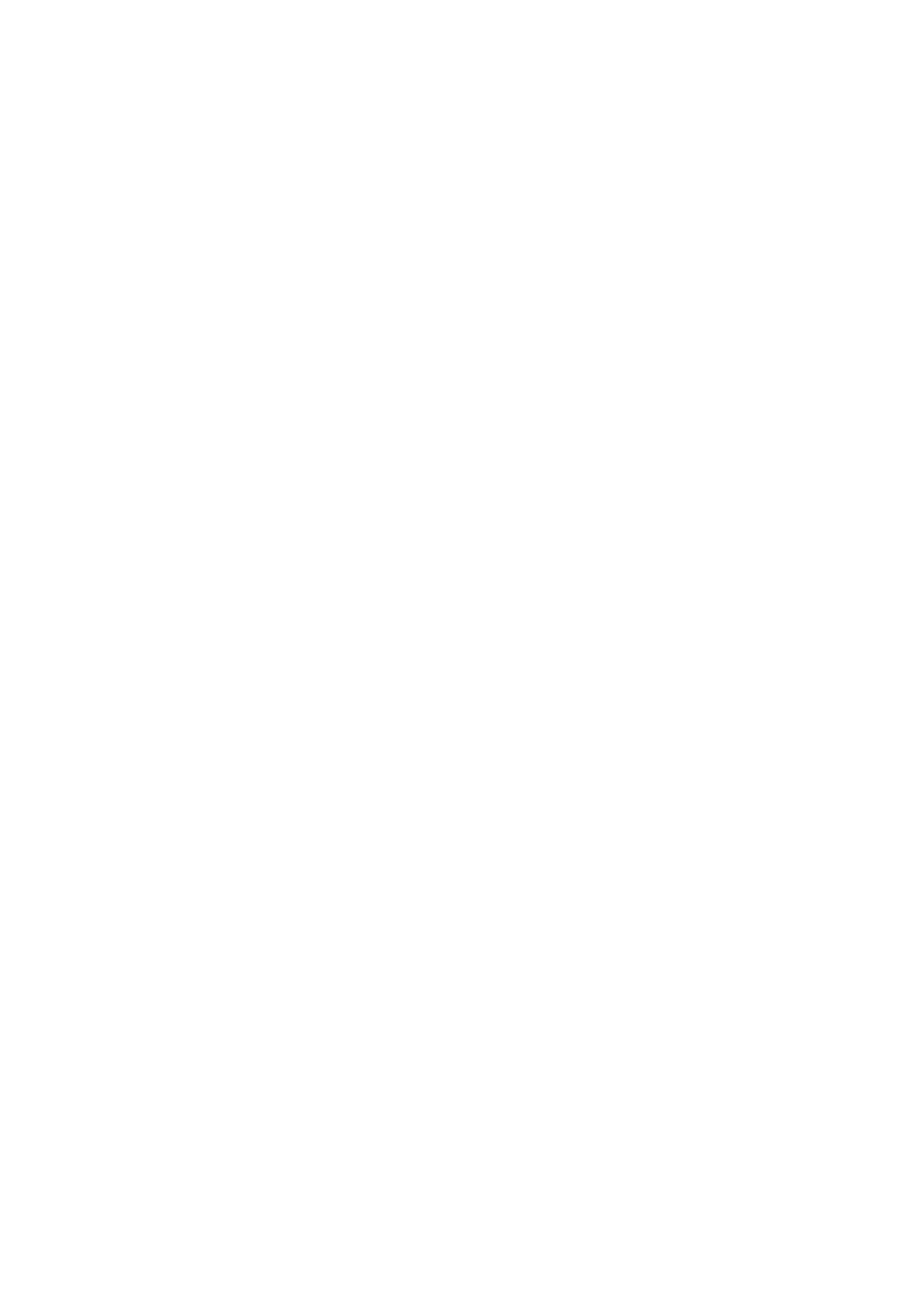# **Endnotes**

- 1 Royal Australian Air Force, 2013, 'AAP 1000–H' The Australian Experience of Air Power, Second Edition, Air Power Development Centre, Department of Defence, Canberra.
- 2 Royal Australian Air Force, 2013.
- 3 Vick, AJ 2015, 'Air Base Attacks and Defensive Counters' Historical Lessons and Future Challenges, Report, RAND Corporation, Santa Monica, CA, p 62, viewed 01 January 2019, <[https://www.rand.org/](https://www.rand.org/content/dam/rand/pubs/research_reports/RR900/RR968/RAND_RR968.pdf) [content/dam/rand/pubs/research\\_reports/RR900/RR968/RAND\\_RR968.pdf>](https://www.rand.org/content/dam/rand/pubs/research_reports/RR900/RR968/RAND_RR968.pdf).
- 4 Vick, AJ 2015, p 9.
- 5 Royal Australian Air Force 2017, 'Beyond the Planned Air Force Thoughts on Future Drivers and Disruptors', Royal Australian Air Force Air Power Development Centre, Canberra, ACT, p 23–24, viewed 01 January 2019, <[http://airpower.airforce.gov.au/APDC/media/PDF-Files/Air%20Force%20Publica](http://airpower.airforce.gov.au/APDC/media/PDF-Files/Air%20Force%20Publications/AF34_Beyond-the-Planned-Air-Force.pdf)[tions/AF34\\_Beyond-the-Planned-Air-Force.pdf](http://airpower.airforce.gov.au/APDC/media/PDF-Files/Air%20Force%20Publications/AF34_Beyond-the-Planned-Air-Force.pdf)>.
- 6 Vick, AJ 2015, p 2.
- 7 Davis, M 2019, 'Forward Defence in Depth for Australia', Report, Australian Strategic Policy Institute, Barton, ACT, p 10, viewed 23 August 2019, [<https://s3-ap-southeast-2.amazonaws.com/ad-as](https://s3-ap-southeast-2.amazonaws.com/ad-aspi/2019-06/SI%20139%20Forward%20defence%20in%20depth.pdf?vfiVknPEa5saKIFEqC_jI_5IFSkwtKvg)[pi/2019-06/SI%20139%20Forward%20defence%20in%20depth.pdf?vfiVknPEa5saKIFEqC\\_jI\\_5IFSkwt-](https://s3-ap-southeast-2.amazonaws.com/ad-aspi/2019-06/SI%20139%20Forward%20defence%20in%20depth.pdf?vfiVknPEa5saKIFEqC_jI_5IFSkwtKvg)[Kvg>](https://s3-ap-southeast-2.amazonaws.com/ad-aspi/2019-06/SI%20139%20Forward%20defence%20in%20depth.pdf?vfiVknPEa5saKIFEqC_jI_5IFSkwtKvg).
- 8 Vick, AJ 2015, p 2.
- 9 Vick, AJ 2015, p 64–65.
- 10 Chatham House 2015, 'Challenges to the Rules-Based International Order', Chatham House, The Royal Institute of International Affairs, James's Square, London, viewed 27 July 2019 <[https://www.chatham](https://www.chathamhouse.org/london-conference-2015/background-papers/challenges-to-rules-based-international-order)[house.org/london-conference-2015/background-papers/challenges-to-rules-based-international-or](https://www.chathamhouse.org/london-conference-2015/background-papers/challenges-to-rules-based-international-order)[der](https://www.chathamhouse.org/london-conference-2015/background-papers/challenges-to-rules-based-international-order)>.
- 11 Missile Defense Advocacy Alliance 2019, 'Today's Missile Threat', Missile Defense Advocacy Alliance, Alexandria, VA, viewed 22 February 2019, < [https://missiledefenseadvocacy.org/missile-threat-and-pro](https://missiledefenseadvocacy.org/missile-threat-and-proliferation/todays-missile-threat/)[liferation/todays-missile-threat/](https://missiledefenseadvocacy.org/missile-threat-and-proliferation/todays-missile-threat/)>.
- 12 Vick, AJ 2015, p 20.
- 13 Blackburn, J 2017, 'Integrated Air and Missile Defence Study' The Challenge of Integrated Force Design, Report, The Sir Richard Williams Foundation, p 9-10, viewed 23 January 2019, [<http://www.williams](http://www.williamsfoundation.org.au/resources/Pictures/WF_IAMD_ReportFinal.pdf)[foundation.org.au/resources/Pictures/WF\\_IAMD\\_ReportFinal.pdf](http://www.williamsfoundation.org.au/resources/Pictures/WF_IAMD_ReportFinal.pdf)>.
- 14 Pence, E 2019, 'Iran's Drone and Missile Attack on Saudi Arabia is a Huge Problem', The National Inter-est, Centre for the National Interest, NW Washington, DC, viewed 29 October 2019, [<https://national](https://nationalinterest.org/blog/buzz/irans-drone-and-missile-attack-saudi-arabia-huge-problem-90011)[interest.org/blog/buzz/irans-drone-and-missile-attack-saudi-arabia-huge-problem-90011](https://nationalinterest.org/blog/buzz/irans-drone-and-missile-attack-saudi-arabia-huge-problem-90011)>.
- 15 Eberhart, D 2019, 'Drone Attacks Test Saudi Aramco, Deliver Wake Up Call To Global Markets', Forbes, Forbes Media LLC, Jersey City, NJ, viewed 02 December 2019, < https://www.forbes.com/sites/ daneberhart/2019/09/16/drone-attacks-test-saudi-aramco-deliver-wake-up-call-to-global-markets/#- 167ec2da17b9>.
- 16 Vick, AJ 2015, p 23–24.
- 17 Heginbotham, E, Nixon, M, Morgan, FE, Heim, JL, Li, S, Engstrom, J, Libicki, MC, DeLuca, P, Shlapak, DA, Frelinger, DR, Laird, B, Brady, K, & Morris, LJ 2015, 'The U.S.-China Military Scorecard: Forces, Geography, and the Evolving Balance of Power 1996-2017', Report, RAND Corporation, Santa Monica, CA, p 48, viewed 24 November 2019, [<https://www.rand.org/pubs/research\\_reports/RR392.html>](https://www.rand.org/pubs/research_reports/RR392.html).
- 18 Air Power Development Centre 2018, 'Pathfinder' Countering Unmanned Aerial Vehicles, Bulletin, Issue 316, Royal Australian Air Force Air Power Development Centre, Canberra, ACT, viewed 19 January 2019, <[http://airpower.airforce.gov.au/APDC/media/PDF-Files/Pathfinder/PF316-Countering-Un](http://airpower.airforce.gov.au/APDC/media/PDF-Files/Pathfinder/PF316-Countering-Unmanned-Aerial-Vehicles.pdf)[manned-Aerial-Vehicles.pdf](http://airpower.airforce.gov.au/APDC/media/PDF-Files/Pathfinder/PF316-Countering-Unmanned-Aerial-Vehicles.pdf)>; Missile Defense Advocacy Alliance 2019.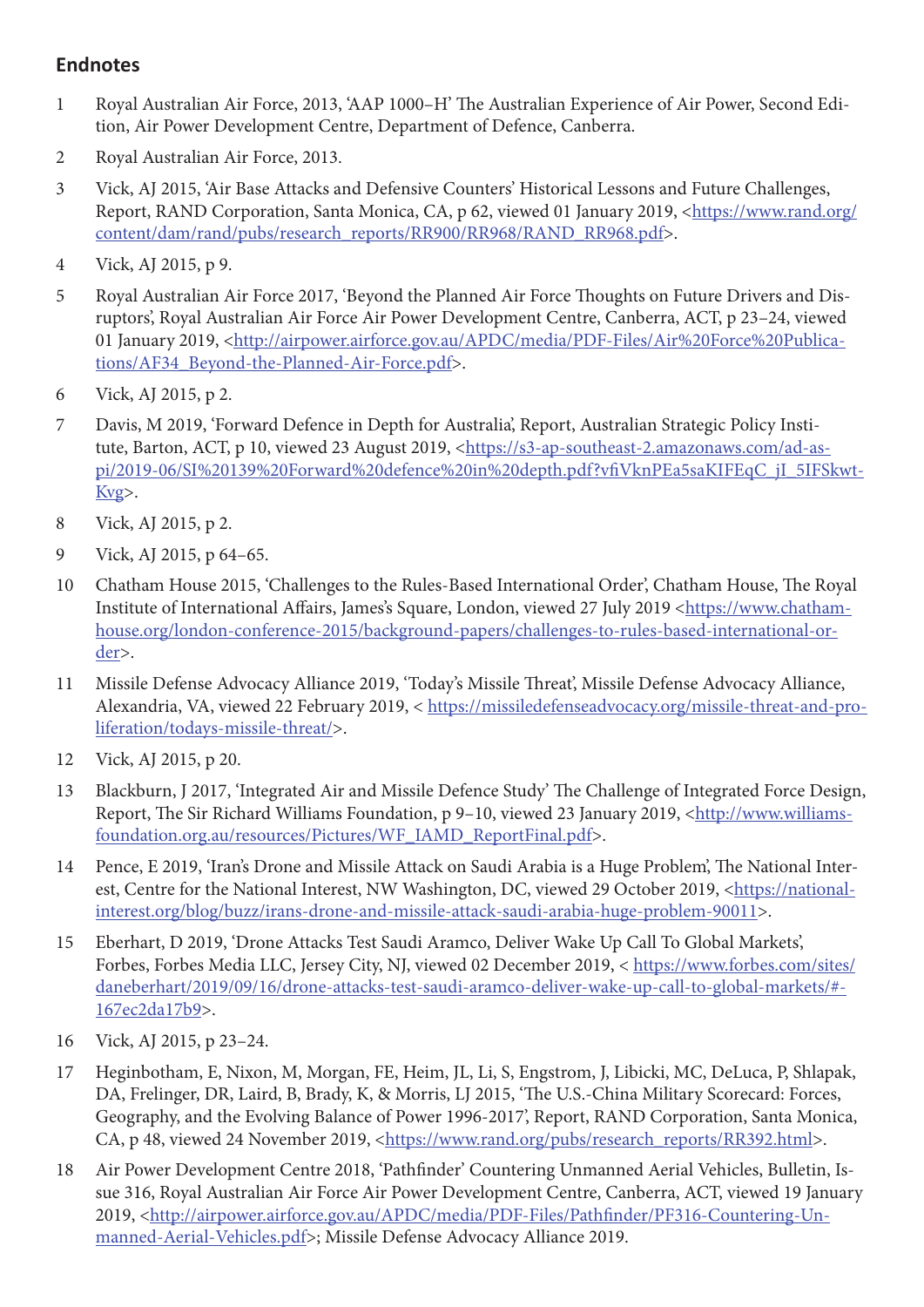- Snow, S 2019, 'Drone and Missile Attacks Against Saudi Arabia Underscore Need for More Robust Air Defenses', Military Times, Vienna, VA, viewed 29 October 2019, [<https://www.militarytimes.com/flash](https://www.militarytimes.com/flashpoints/2019/10/25/drone-and-missile-attacks-against-saudi-arabia-underscore-need-for-more-robust-air-defenses/)[points/2019/10/25/drone-and-missile-attacks-against-saudi-arabia-underscore-need-for-more-robust](https://www.militarytimes.com/flashpoints/2019/10/25/drone-and-missile-attacks-against-saudi-arabia-underscore-need-for-more-robust-air-defenses/)[air-defenses/>](https://www.militarytimes.com/flashpoints/2019/10/25/drone-and-missile-attacks-against-saudi-arabia-underscore-need-for-more-robust-air-defenses/).
- Department of Defence 2016, '2016 Defence White Paper', Commonwealth of Australia, Canberra, p 96–97.
- Department of Defence 2016, '2016 Defence Integrated Investment Program', Commonwealth of Australia, Canberra, p 84, 99–100.
- Blackburn, J 2017, p 11–12.
- Blackburn, J 2017, p 13.
- Joint Chiefs of Staff 2013, 'Joint Integrated Air and Missile Defense: Vision 2020', [United States Depart-ment of Defence], [Washington, DC], p 1, viewed 24 August 2019, [<https://www.jcs.mil/Portals/36/](https://www.jcs.mil/Portals/36/Documents/Publications/JointIAMDVision2020.pdf) [Documents/Publications/JointIAMDVision2020.pdf](https://www.jcs.mil/Portals/36/Documents/Publications/JointIAMDVision2020.pdf)>.
- Blackburn, J 2017, p 17.
- Kuper, S 2019, 'Enabling the "system of systems" and ADF interoperability with AIR 6500', Defence Connect, North Sydney, NSW, date viewed 14 April 2019, [<https://www.defenceconnect.com.au/](https://www.defenceconnect.com.au/key-enablers/3617-enabling-the-system-of-systems-and-adf-interoperability-with-air-6500) [key-enablers/3617-enabling-the-system-of-systems-and-adf-interoperability-with-air-6500](https://www.defenceconnect.com.au/key-enablers/3617-enabling-the-system-of-systems-and-adf-interoperability-with-air-6500)>.
- Blackburn, J 2017, p 13.
- Karako, T & Rumbaugh, W 2018, 'Distributed Defense' New Operational Concepts for Integrated Air and Missile Defense', Report, Centre for Strategic and International Studies, Washington, DC, p 10, viewed 23 August 2019, [<https://csis-prod.s3.amazonaws.com/s3fs-public/publication/171206\\_Karako\\_](https://csis-prod.s3.amazonaws.com/s3fs-public/publication/171206_Karako_DistributedDefense_Web_0.pdf?GqH4Iie2m_7aMFqFKMRWu.3vdT18tMdO) [DistributedDefense\\_Web\\_0.pdf?GqH4Iie2m\\_7aMFqFKMRWu.3vdT18tMdO>](https://csis-prod.s3.amazonaws.com/s3fs-public/publication/171206_Karako_DistributedDefense_Web_0.pdf?GqH4Iie2m_7aMFqFKMRWu.3vdT18tMdO).
- Karako, T & Rumbaugh, W 2018, p 11.
- Karako, T & Rumbaugh, W 2018, p 11.
- Karako, T & Rumbaugh, W 2018, p 20–21.
- Australian Defence Force 2018, 'ADF Concept for Command and Control of the Future Force', Department of Defence, [Canberra], p 22–23.
- Australian Defence Force 2018, p 25.
- Australian Defence Force 2018, p 25–26.
- Australian Defence Force 2018, p 26.
- Layton, P 2018, 'Algorithmic Warfare' Applying Artificial Intelligence to Warfighting, Air Power Devel-opment Centre, Canberra, ACT, p 59, viewed 18 August 2019, [<http://airpower.airforce.gov.au/APDC/](http://airpower.airforce.gov.au/APDC/media/PDF-Files/Contemporary%20AirPower/AP33-Algorithmic-Warfare-Applying-Artificial-Intelligence-to-Warfighting.pdf) [media/PDF-Files/Contemporary%20AirPower/AP33-Algorithmic-Warfare-Applying-Artificial-Intelli](http://airpower.airforce.gov.au/APDC/media/PDF-Files/Contemporary%20AirPower/AP33-Algorithmic-Warfare-Applying-Artificial-Intelligence-to-Warfighting.pdf)[gence-to-Warfighting.pdf>](http://airpower.airforce.gov.au/APDC/media/PDF-Files/Contemporary%20AirPower/AP33-Algorithmic-Warfare-Applying-Artificial-Intelligence-to-Warfighting.pdf).
- Layton, P 2018, p 10.
- Layton, P 2018, p 67.
- Layton, P 2018, p 28–29.
- Karako, T & Rumbaugh, W 2018, p 25.
- Royal Australian Navy [2019], 'Frigate, Helicopter (FFH)', Navy, Department of Defence, [Canberra], viewed 14 October 2019, <<https://www.navy.gov.au/fleet/ships-boats-craft/ffh>>.
- Karako, T & Rumbaugh, W 2018, p 30.
- Karako, T & Rumbaugh, W 2018, p 30.
- Karako, T & Rumbaugh, W 2018, p 32.